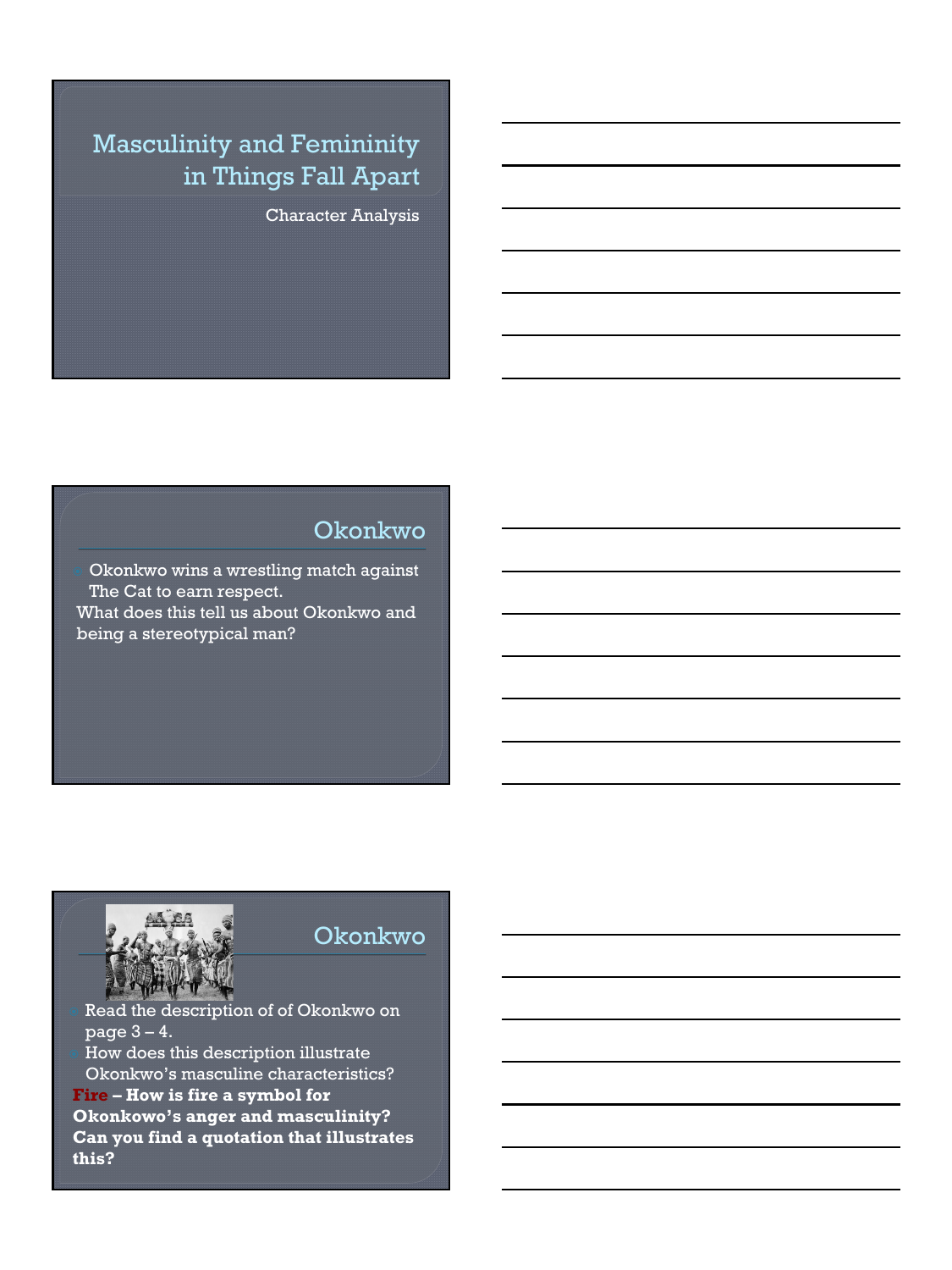#### Unoka

<sup>⦿</sup> Okonkwo's Father

Read the description of Unoka on page 4 – 5

*Compare and contrast Okonkwo and Unoka. masculine? Which is traditionally feminine?*

## Okonkwo's Father / Son Relationship

His relationship with his father shapes most of his violent and harsh personality. <sup>⦿</sup> He wants to overcome his father's poor background and rise to prominence. "**Agbala**" which means woman and a reference to a man with no title

### Women

<sup>⦿</sup> Okonkwo has 3 wives and 8 children and they live in fear of him. He frequently beats his wives and associates anger with masculinity. Women in Ibo tribe are frequently mistreated, given little respect.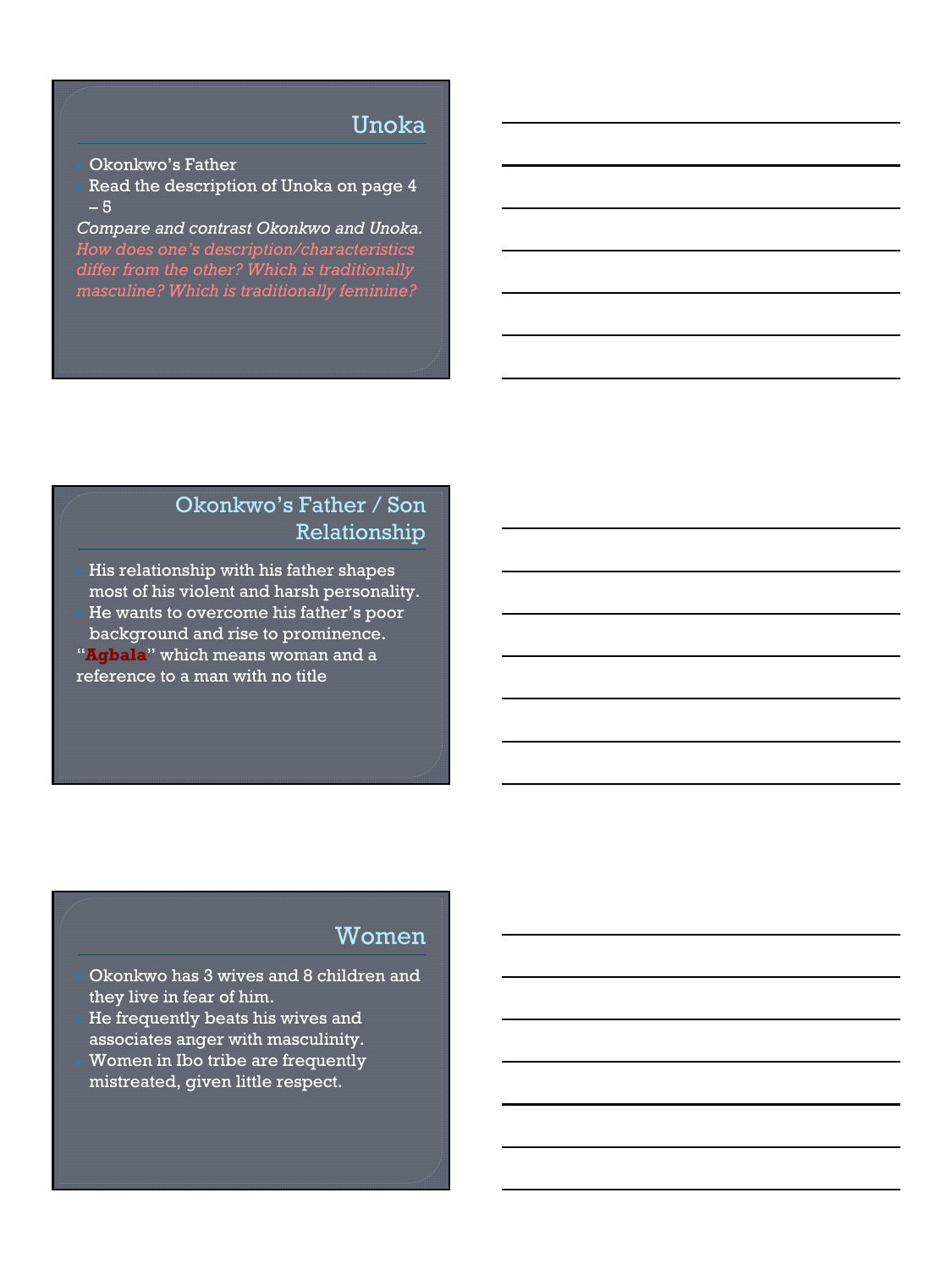#### Women in the Novel Continued

 *Do you think the women in the novel are weak? Are they portrayed as that?*  What are some instances where the women in the novel demonstrate strength?

#### Ikemefuna

<sup>⦿</sup> Okonkwo stabs Ikemefuna violently, even though the boy calls him father. He does this so he doesn't seem weak and effeminate in the eyes of others. In many ways this is the beginning of 'Things Falling Apart.' So one could argue that the idea of masculinity and femininity signify the downfall of Okonkwo and his village.

## Nwoye

Loves his mother's stories and is very close to his mother. <sup>⦿</sup> Resists his father's idea of masculinity when the missionaries arrive **Are the missionaries a representation of femininity?**